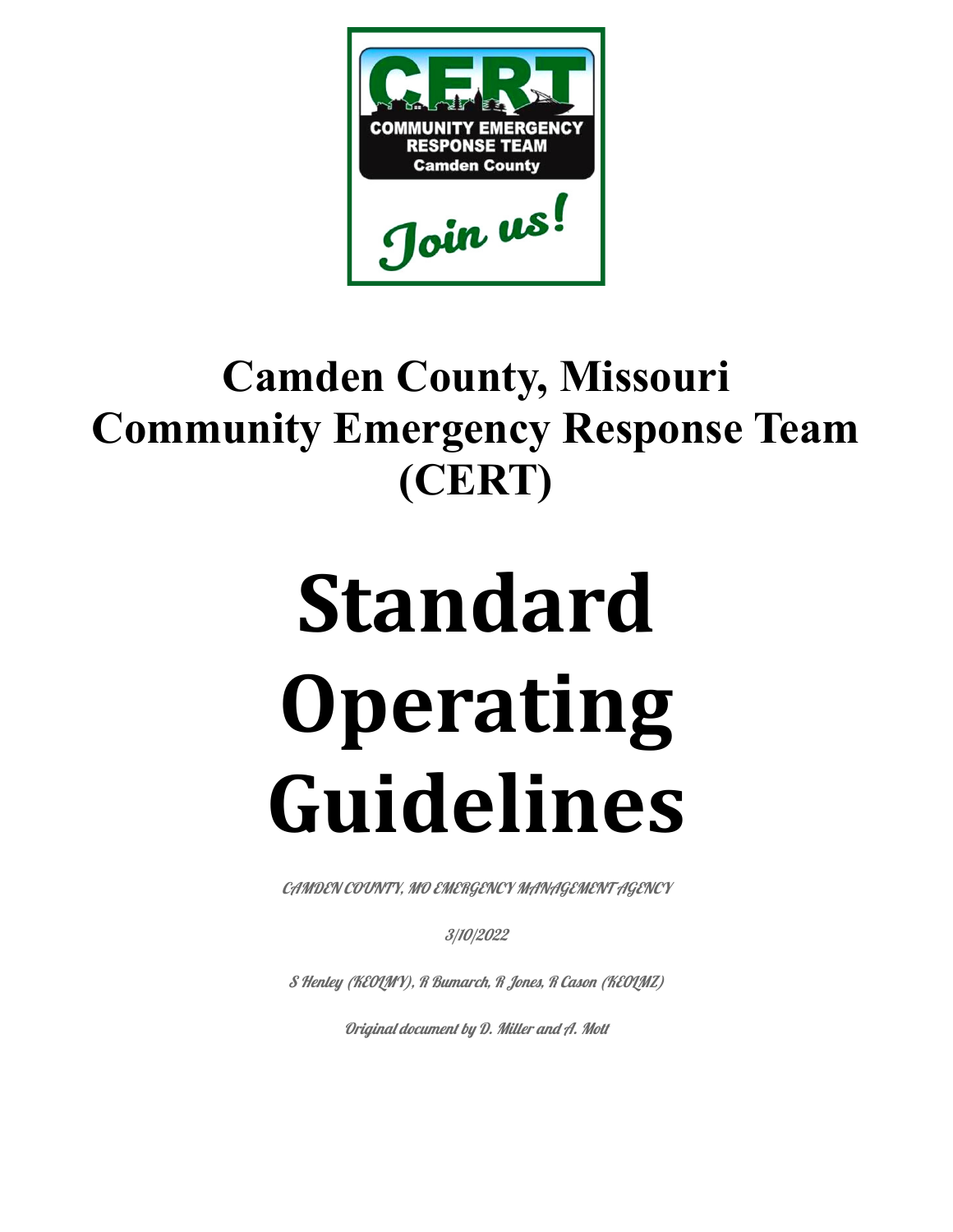#### **PURPOSE**

The Camden County, MO Emergency Management Agency (EMA) recognizes that in the event of a major. all-hazard emergency within the jurisdiction of Camden County, MO, there is a likelihood that most public safety resources (such as fire and rescue, emergency medical services, and law enforcement agencies) will be overwhelmed. Assistance from neighboring areas is probable; however, their response time and capability are unknown.

The Camden County, MO Emergency Management Agency has taken a proactive stance in this area by training citizens to be part of our Community Emergency Response Team (CERT). By utilizing spontaneous and/or activated volunteers, the EMA can supplement manpower and assist with the effective use of available resources.

- To maintain a CERT program that will develop and become an integrated part of Camden County, MO Emergency Management Agency's resources, both in routine blue sky and/or gray sky operations (declared disaster or emergency operations). The Camden County, MO CERT program teaches local citizens a cooperative and realistic approach to emergency and disaster preparedness so they can assist themselves, their families, and others in their neighborhood or workplace when first responders are not immediately available to help.
- To establish an understanding of the capabilities and limitations of CERT volunteers as presented to supported and partner agencies.
- To establish an understanding of the CERT Level system implemented in Camden County, MO.
- To establish guidelines for the members pertaining to their training, activities, activation, etc.
- To establish coordination among the members of the Camden County CERT.
- To establish guidelines for utilizing CERT volunteers during disasters and emergency situations.
- To establish guidelines for utilizing CERT volunteers during events and non-emergency situations.
- To establish guidelines for injury or incident reporting with regards to CERT volunteers.
- To establish guidelines for working with other CERTs from surrounding counties and within Region F.
- To support the Camden County EMA, local First Responders, and all partnering and served agencies.

#### **POLICY**

To designate a CERT member(s) into an emergency scene will be at the discretion of the Emergency Management Agency department official or their appointee.

Emergency Operations Center (EOC) personnel or their appointee must coordinate via the CERT Coordinator any CERT member(s) incorporated into an emergency or disaster scene.

Any First Responding Agency Officer or Incident Commander may refuse to authorize the participation of a CERT member in emergency operations for any reason.

Only CERT members with appropriate ID can be activated as a CERT volunteer. CERT members without proper ID or CERT members from other jurisdictions may be utilized, with proper credentialing. (See Definitions for clarification of these roles.) This ID must be presented to the Officer in charge or Incident Commander and must not be expired.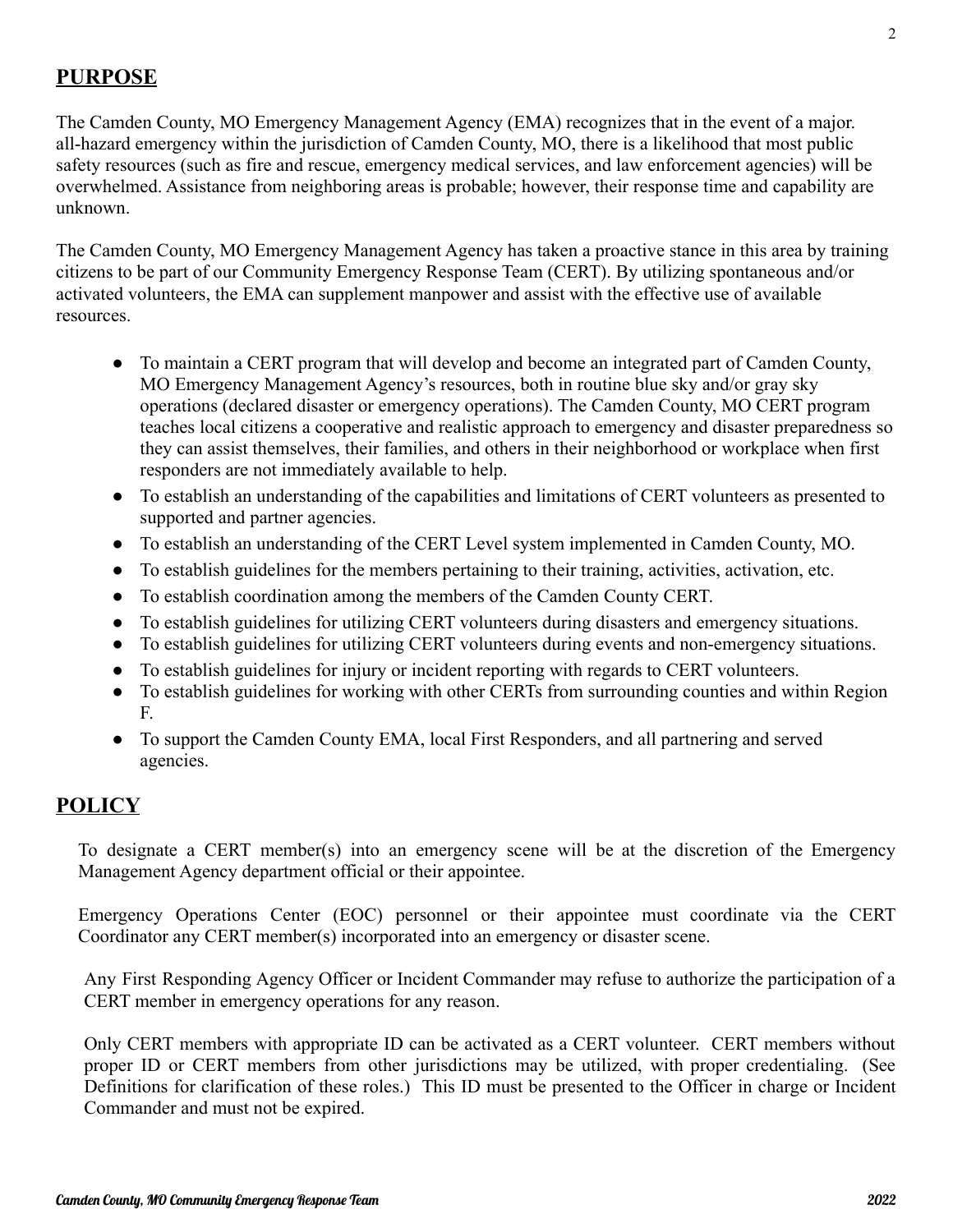Personnel overseeing the activity of any volunteer need to ensure that the volunteer is utilizing safety equipment and following proper safety procedures. CERT members are issued gloves, helmets, goggles, and safety vests and should use these during emergency or disaster operations

Volunteers fall under the following rule directly in the 2022 Camden County Employee Handbook (with the addition of Department Head after February 2022):

**Volunteers are individuals who provide Camden County with temporary unpaid volunteer hours. Volunteer hours must be approved in advance by your Elected Official and/or Department Head. No volunteer positions or project will be scheduled for over 20 hours per week and must be of short duration. Short duration is defined as less than three (3) consecutive weeks.**

#### **DEFINITIONS**

**CERT Member** - A member of the Community Emergency Response Team. CERT members have received basic 20-hour FEMA CERT training from public safety personnel in the areas of disaster preparedness, fire suppression, first aid, light search and rescue, team building, and the incident management system. CERT members at the Level Two or Level Three have undergone a background check and have registered as CERT volunteers.

**Level System** - CERT program consists of three Levels: One, Two, and Three.

A. **Level One-** This designation is given to those citizens who have attended the initial basic 20-hour FEMA CERT training, and who are under 18 years of age or are over 18 years of age but chose not to be involved as a member of CERT. This level is also known as the "Awareness Level." Citizens at the Awareness Level are given a Certificate of Participation but are not given a CERT Helmet, Vest, or ID. They are not registered Camden County CERT volunteers.

> Note: This designation was also given to citizens who attended classes prior to January 2005, but either did not respond to the new Level System or did respond but chose Level One. Those that did not respond may still have a helmet, vest, and/or outdated ID tag. These individuals are not current members of CERT or volunteers with CERT.

- B. **Level Two -** This designation is given to those citizens who attended the initial basic 20-hour FEMA CERT Training, are over 18 years of age, and have chosen to become active members of CERT. This designation is also known as the "Neighborhood Response Level" as these members may assist, at their own discretion, their neighbors during disasters or emergencies. These members are registered volunteers with CERT.
- C. **Level Three -** This designation is given to those citizens who attended the initial basic 20-hour FEMA CERT training, are over 18 years of age, and chose to become a member of CERT at a more advanced level. This designation is also known as the "Community Response Level" as these members may be contacted via Hyper Reach, the CERT Coordinator, or directly by the EMA to assist their community or region during a disaster. These members are registered volunteers with Camden County, MO CERT Program, and State Emergency Management Agency (SEMA).

**Emergency -** Any situation that occurs suddenly or unexpectedly and creates an urgent need for action that results in a 911 response.

**Disaster -** Any situation of widespread destruction or of a large enough magnitude to overwhelm local First Responders. This may or may not be an officially declared disaster during the initial response.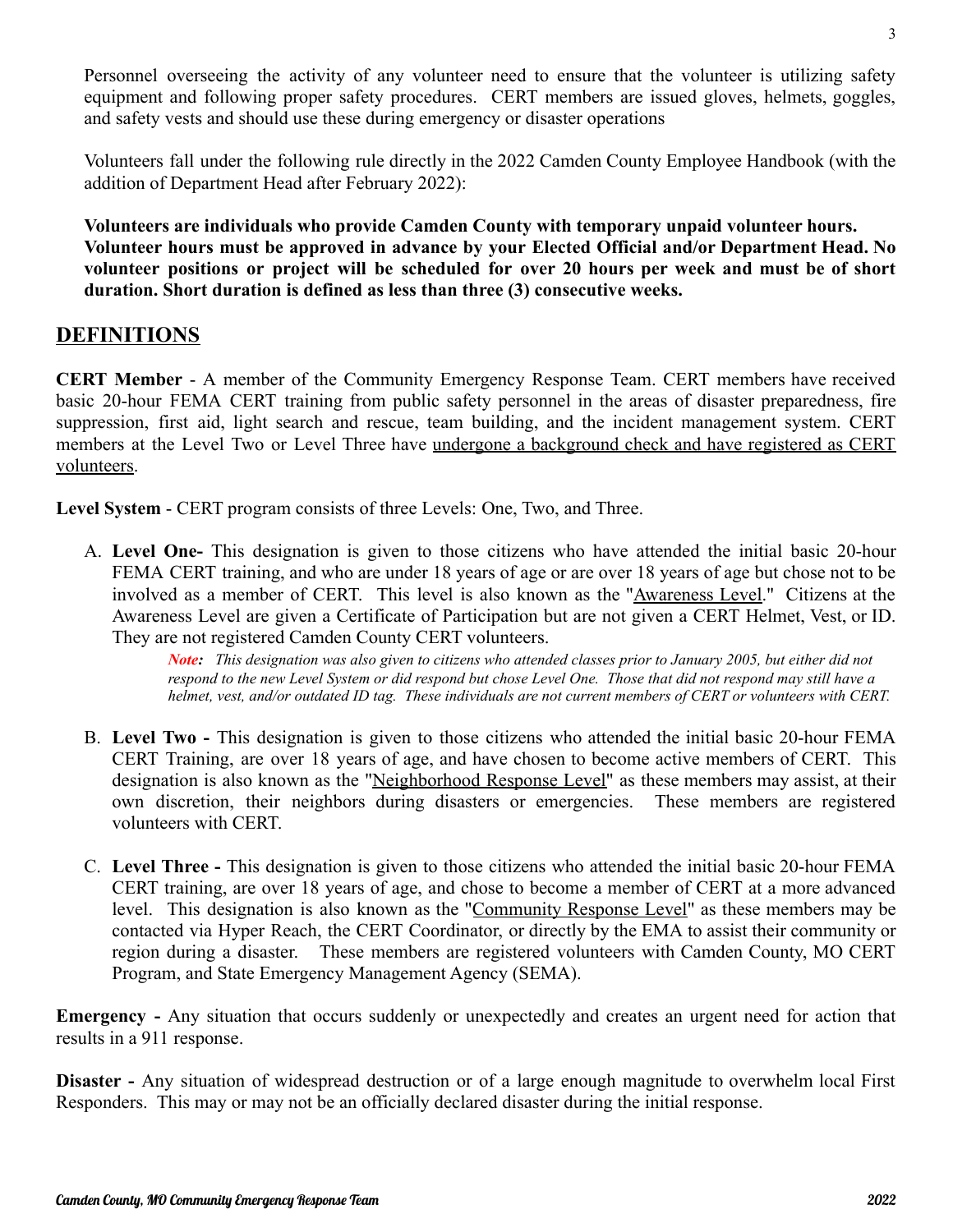**Spontaneous Volunteer -** Any individual who spontaneously provides assistance during a disaster or emergency without any expectation to do so placed on them by any entity. These individuals may or may not possess the training, equipment, or physical or psychological ability to handle the tasks they are undertaking.

**Activated Volunteer –** A CERT volunteer that has been requested by the EMA to assist in an emergency or disaster operation. With CERT, this can only be a current Level Two or Three member.

#### **GUIDELINES**

#### **Utilizing Spontaneous Volunteers**

Upon arrival at an emergency scene or disaster site, the Incident Commander may find CERT members and other citizens engaged in emergency activities as spontaneous volunteers. Depending on the scope of the incident, the Incident Commander may wish to maintain the operation of those volunteers who are performing critical functions, or that can be utilized in other capacities. This will require a rapid size-up by the Incident Commander to ascertain the scope of the situation, the degree of volunteer assistance needed, the type of volunteer, and any hazards that may affect the safety of the first responders, volunteers, and survivors.

#### **Utilizing Activated Volunteers**

An activated CERT member is under the direct supervision of the EMA and the CERT Coordinator. The decision to utilize CERT members is done at the discretion of the EMA or the CERT Coordinator.

Activated volunteers receive ongoing training, however, they need to have specific instructions once they arrive on scene. They **must not** be given any task that is beyond their scope of training or mental and/or physical ability to perform.

Activated CERT members, as county volunteers, can be utilized to assist with basic scene or supportive functions including:

- Basic first aid
- Triage of victims
- Extinguishment of small, initial phase fires utilizing makeshift aids or fire extinguishers. Note: (No structural firefighting is allowed and CERT members should not be in a position where smoke *inhalation or heat endangers their safety.)*
- Light Search and Rescue to include cribbing, leveraging, and removal of survivors from danger.
- Setting up treatment, rehab, or similar sectors.
- Maintaining accountability for fellow CERT members
- Supervising CERT teams or groups.
- Any other operation required to remedy a given scenario that does not directly endanger the CERT member or move outside of his or her scope of training.

**Note:** Many members of CERT have skills beyond what is taught through the CERT program (e.g., physicians and other health professionals, heavy equipment operators, etc.). While these skills may be helpful during an emergency or disaster, they are outside of the CERT scope-of-practice and are not authorized activities as a CERT volunteer. They may perform these operations outside of their role as a CERT volunteer.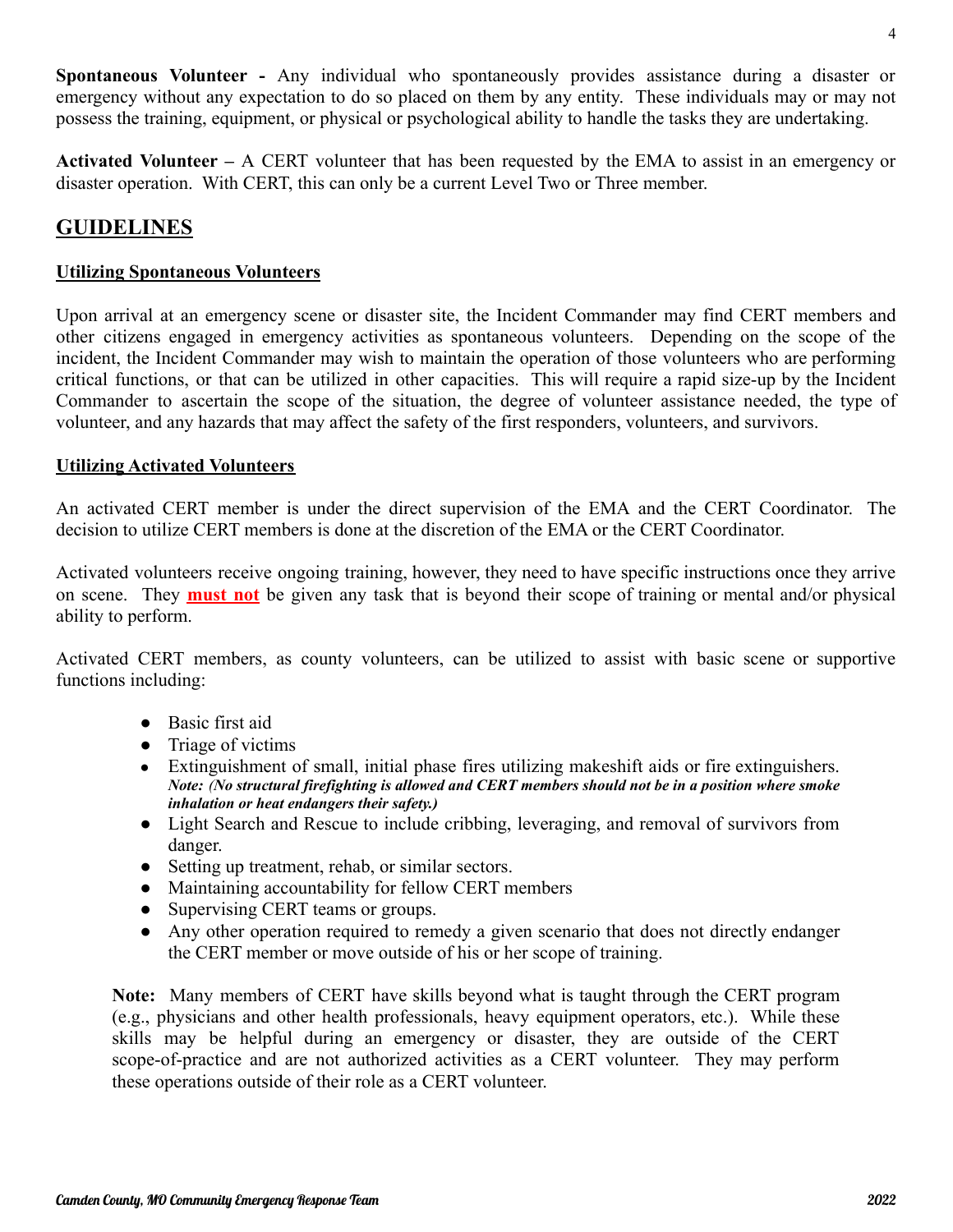#### **Accountability**

Accountability of CERT members will be the sole responsibility of the CERT Coordinator via the Camden County EMA.

#### **Documentation**

Anytime a CERT member is activated, information regarding the extent of activation needs to be documented. This is the responsibility of the CERT Coordinator/Assistant Coordinator. In an emergency, this is the inclusion of this information in the ICS form 214 (Daily Log). This information should include:

- Name of CERT member
- $\bullet$  ID # if available
- CERT Level
- Actions taken prior to arrival of CERT or First Responders
- Any outcomes, positive or negative, including injuries sustained

Once the situation is resolved, the supervising Team Member / EMA / Incident Commander should deactivate the CERT member as needed.

CERT members should understand that activities will involve physical participation at times which include a potential risk of personal injury and/or personal property damage. CERT members participate at their own risk and are responsible for their own medical care. CERT members shall agree to hold harmless the Emergency Management Agency, their agents, and personnel from all claims. These hold harmless inclusions will also be applied to any other CERT program or agencies that CERT members may be assisting. CERT members should notify the sponsoring agency they are working with of any injuries and fill out an appropriate injury form as needed, required or available.

#### **MEMBERSHIP**

- 1. The membership of Camden County, MO CERT shall be volunteers of the community who are over the age of eighteen (18) or age fourteen (14) if accompanied by a parent or legal guardian and have successfully completed the required initial basic 20-hour FEMA CERT training as determined by the Director or Deputy Director of Emergency Management.
- 2. Individuals wishing to become Level 2 or Level 3 members of the Camden County, MO CERT team will be required to fill out an application that will be provided at the final training session of the CERT training program and return the application to the CERT Coordinator for consideration.
- 3. Applicants will be subjected to a background and driver's license check.
- 4. Applicants must provide a current, valid driver's license and proof of automobile insurance annually.
- 5. Camden County, MO CERT memberships will be for a period ending one year from the date of CERT graduation.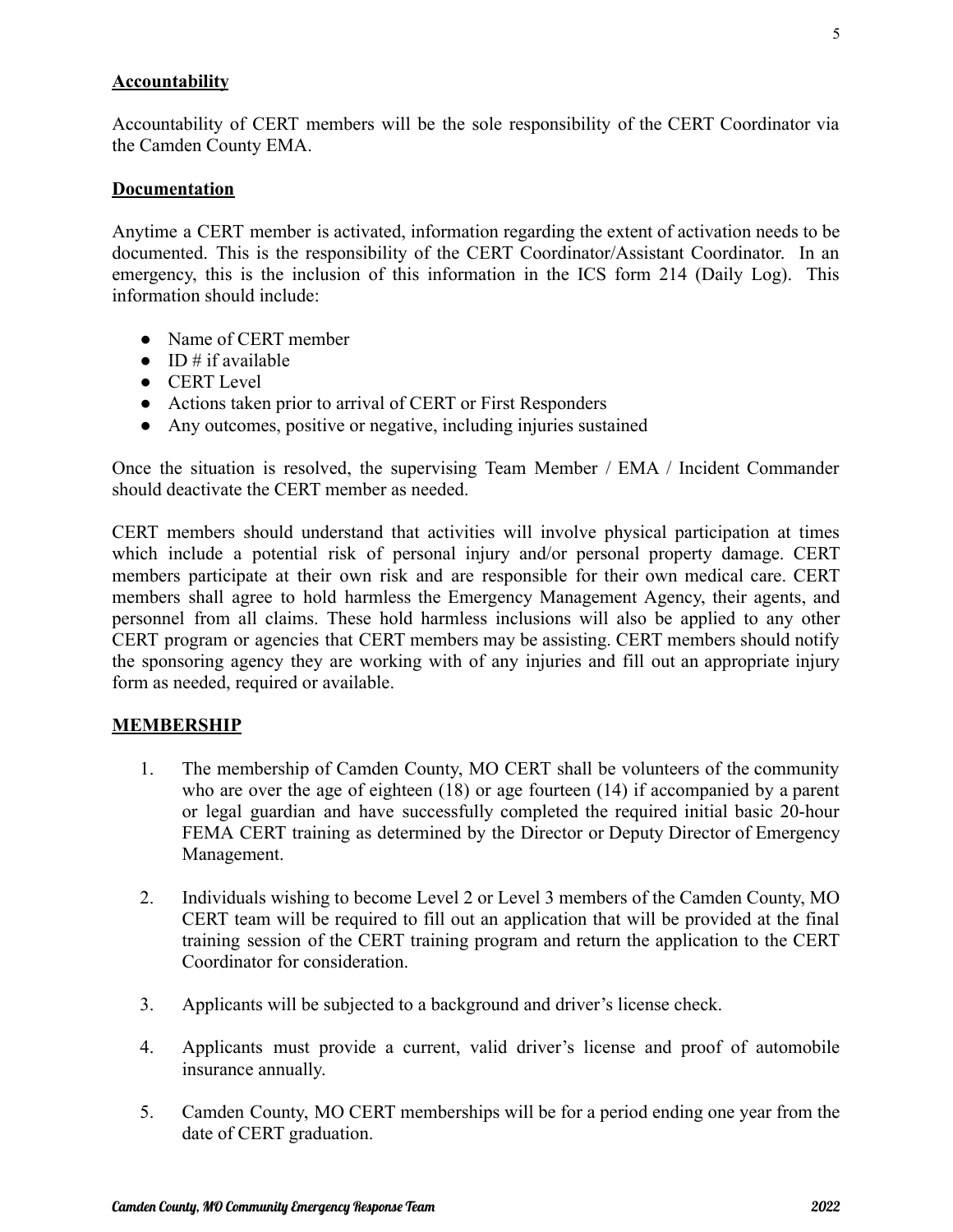- 6. Persons participating in the Camden County, MO CERT program agree to and will abide by the rules and understand that members will be removed from membership for violation of the following:
	- Conviction of a felony
	- Conduct unbecoming a member
	- Extreme or multiple acts of insubordination
	- Neglect of duty
	- Any flagrant violation of rules and guidelines governing this program
	- Failure to maintain training requirements

#### **ADMINISTRATION**

- 1 The chain of command will be as follows:
	- Camden County, MO Commission
	- Director of the Camden County, MO Emergency Management Agency or Designee
	- Deputy Director of the Camden County, MO Emergency Management Agency
	- Camden County, MO CERT Coordinator
	- Camden County, MO CERT Assistant Coordinator(s)
	- Camden County, MO CERT Division Team Leaders
	- Camden County, MO Members
- 2 In addition, if a developed Citizen Corps Council is in place, they will have an advisory role and will make recommendations to the Deputy Director of Emergency Management or official liaison for CERT.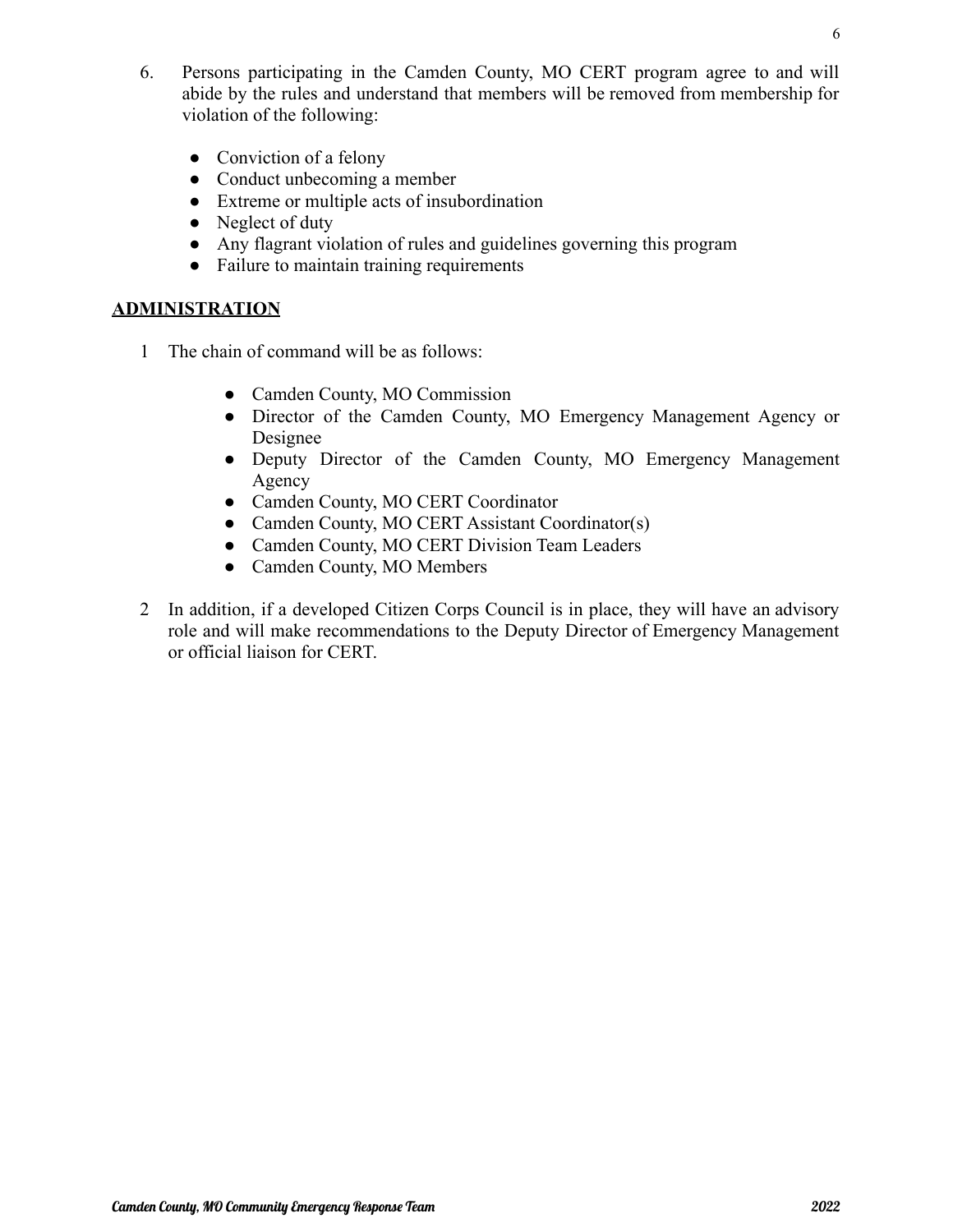

#### **CAMDEN COUNTY, MO CERT OFFICERS**

- 1. The Camden County, MO CERT program will be structured with officers to oversee the organization and assist in the training and activation of members.
- 2. A Coordinator, Assistant Coordinator, and other officers will be established as determined by the Director or Deputy Director of Emergency Management or other designated official in charge.
- 3. Coordinator / Division Coordinator: must have completed the CERT training program. This position will be required to complete several National Incident Management System/Incident Command System (NIMS/ICS) courses and will have such powers and duties as described by custom or parliamentary rules of the office. The Coordinator shall also perform other duties as determined by the membership and/or Director or Deputy Director of Emergency Management or other designated official in charge.
- 4. The Secretary or bookkeeper of the Camden County, MO CERT is in charge of and will maintain a permanent file of the minutes of all meetings. If there is no secretary or bookkeeper, the Assistant Coordinator will maintain the file.

#### **ACTIVATION AND CALL-OUT PROCEDURES FOR TEAMS**

1. Camden County, MO CERT may be called upon by Camden County EMA or specifically identified public safety officials to provide aid or assistance in a manner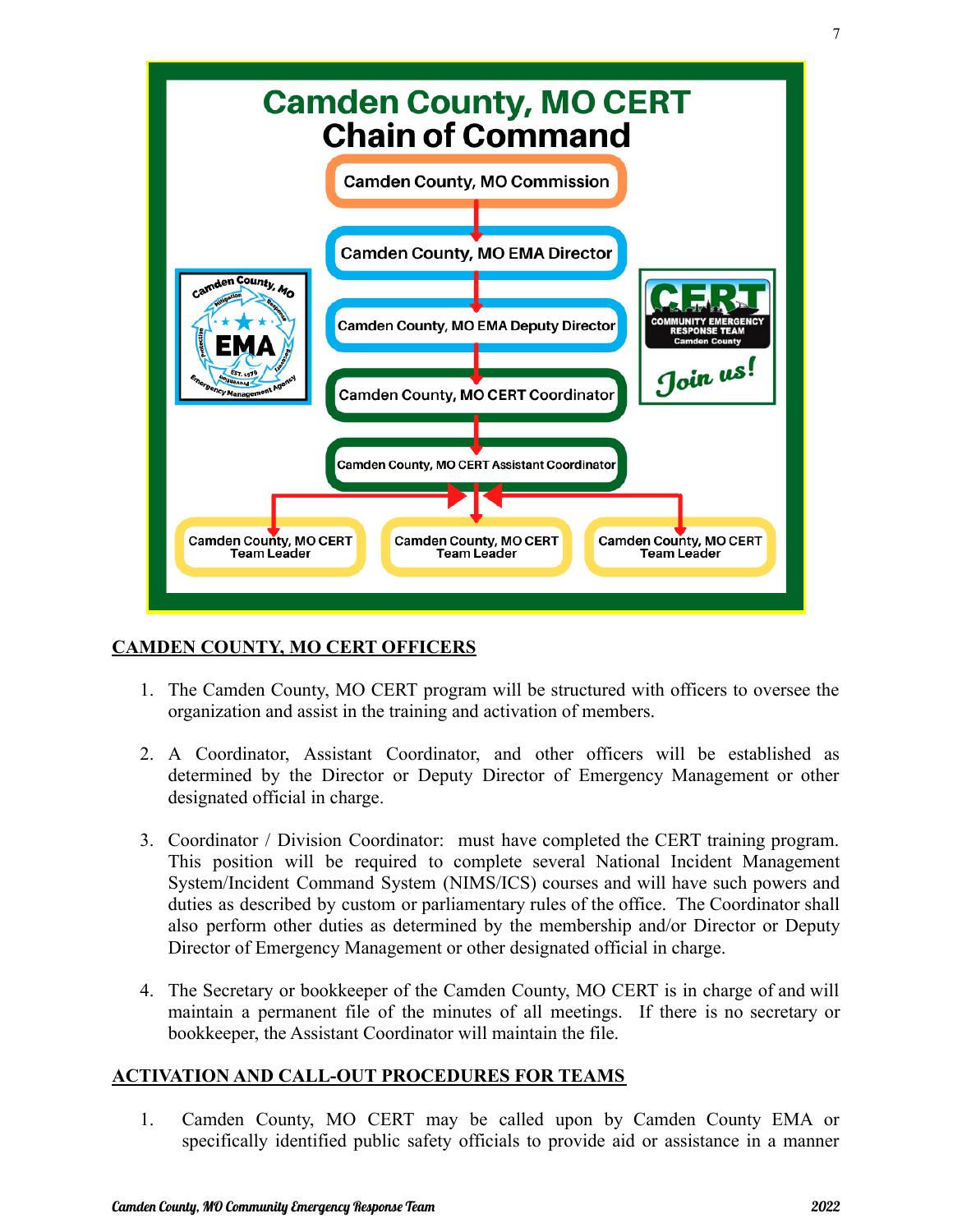determined by the Director or Deputy Director of Emergency Management, Incident Commander, or designated official in charge.

- 2. CERT will be activated by the Director or Deputy Director of Emergency Management when an emergency or other event requires additional volunteers for assistance and will follow the chain of command as outlined in Section 3: Command Structure.
- 3. Industrial or specific business group CERT will be activated for that business as determined in that business' Standard Operating Guidelines.
- 4. Camden County, MO CERT-trained individuals will act first to aid their families and adjacent neighbors. Once safety measures have been completed, team members will contact the CERT Coordinator, assess damages, problems, and conduct a size-up of the situation while en route to their predetermined staging location.
- 5. The CERT Coordinator will contact Camden County, MO EMA with size-up information and will wait for activation deployment instructions.
- 6. Teams will be given specific instructions on where to go or procedures to initiate the response and recovery process.
- 7. Teams will select a team leader from those present. The leader will provide for safety by assuring that all team members have completed CERT training, have the appropriate safety and other equipment necessary, and are physically capable of performing the assigned tasks.
- 8. Team leaders will set priorities and delegate responsibility and specific assignments for each team member.
- 9. Teams should have a **minimum** of two (2) members before activating and those teammates should stay together until reassigned.
- 10. Team leaders will be responsible for the team communications with the Camden County, MO Emergency Operations Center (EOC) or official in charge at the scene of deployment, if possible.
- 11. Team members will communicate only with the team leader as pre-instructed using NIMS/ICS span of control procedures.
- 12. Team Members must stay together as assigned and will not "freelance" away from their assigned task, unless taking action to protect life safety.
- 13. Team members will only perform tasks equal to their level of training.
- 14. Team leaders will notify the CERT Coordinator after they have completed the assigned task(s) and will await further deployment or dismissal instructions from the CERT Coordinator.
- 15. After dismissal from the incident, each team will return to their predetermined staging location to complete a Hot Wash/Debrief. The team leader will, as soon as possible,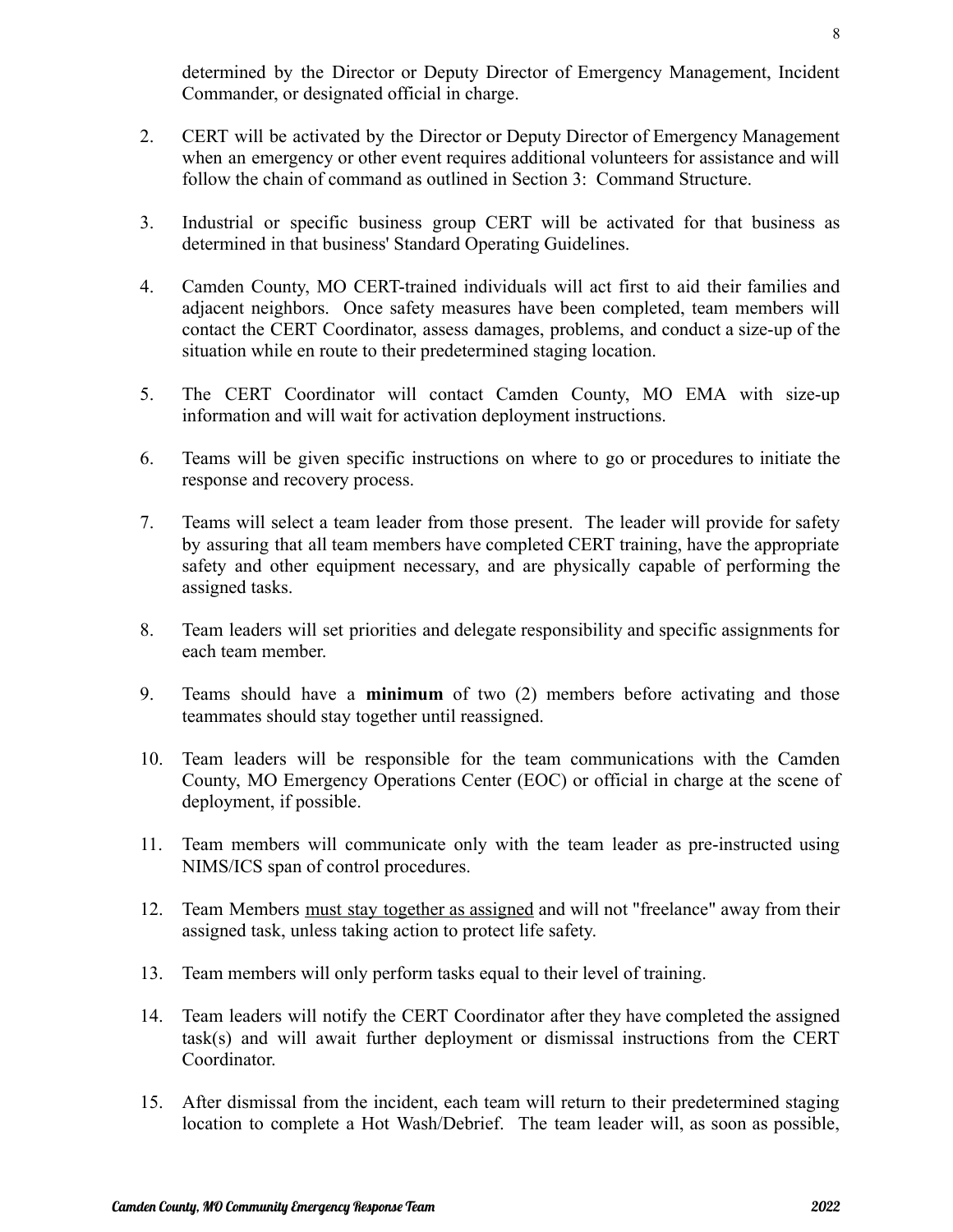contact the CERT Coordinator to convey the results of the team's Hot Wash/Debrief of the deployment (which may be within 48 hours of the event.)

#### 16. **Activation for other events**

- A. Camden County, MO CERT may be called upon for special occasion functions, such as parades, large community events, etc. CERT may also be utilized to assist with crowd control, rehab stations, lost person searches, or any other type of functions that require volunteers.
- B. When CERT is activated for these types of events, the same organizational structure and chain of command will be followed as previously stated in these guidelines to ensure accountability and safety to all members and the public that we are assisting.

#### 17. **Activation outside of Camden County, Missouri.**

- A. Camden County, MO CERT will be activated for out-of-area response/service only at the direction of the Camden County, MO Emergency Management Agency.
- B. CERT members who are deployed outside of our community must be prepared to sustain themselves for a period of 72-hours (money, fuel, food, water, etc.)
- C. The Director or Deputy Director of Emergency Management or designated official in charge will provide directions and points of contact for the CERT Coordinator.
- D. The receiving EMA leadership or designee is responsible for the localized deployment and accountability of the deployed team(s).
- 17.5 The requesting agent will provide the following information to Camden County, MO EMA:
	- Where they need to meet
	- What skill levels they need
	- What tools the team should bring
	- When the team is needed
	- When the team will report
	- Who the team will be under the direction of
	- Who the team will report to
	- How many team members are needed
	- How long the team members will be needed
	- Other pertinent information

#### **EQUIPMENT**

1. Camden County Levels 2 and 3 CERT members may be assigned a backpack and safety equipment. Backpacks and the equipment contained within are the property of Camden County, MO EMA and the CERT program.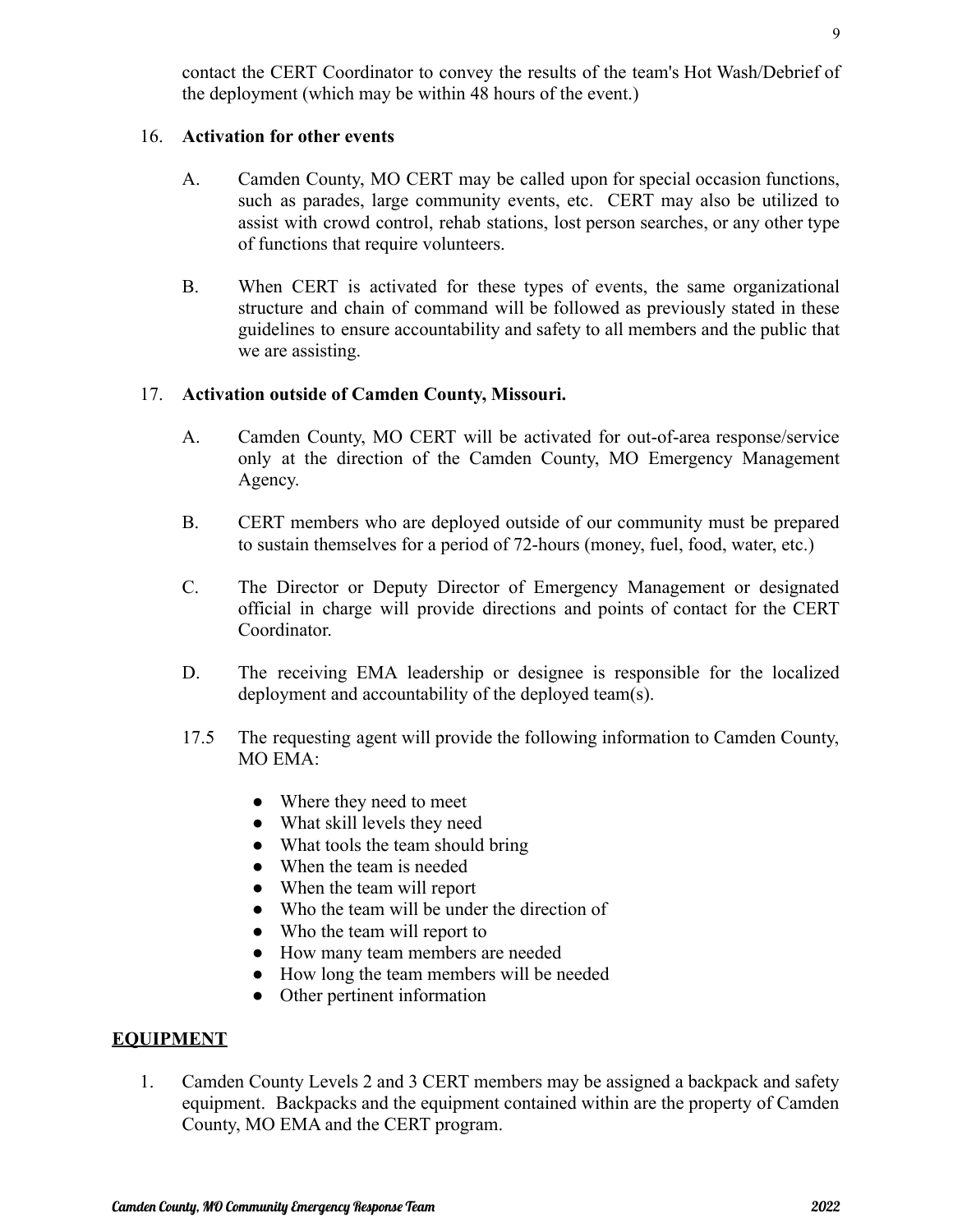- 2. Camden County, MO EMA or other public safety agencies may provide equipment and supplies for training and activation. The equipment and supplies are maintained and distributed through the EMA, acting as the sole agent for the Camden County, MO CERT.
- 3. Persons participating in the Camden County, MO CERT program agree to and understand that equipment and supplies provided to them for training and/or activation are the property of the Camden County, MO EMA and the CERT Program.
- 4. Members will use the equipment and supplies provided only for Camden County, MO CERT-related activities unless otherwise directed.
- 5 Members will maintain equipment and supplies in proper working condition. If a member is lacking items from the suggested list for the CERT Program, they should report to the CERT Coordinator for restocking.
- 6. Members will report damaged equipment and supplies to the CERT Coordinator.
- 7. Equipment and supplies **must be returned** to the Camden County, MO CERT Coordinator when a member:
	- A. Resigns from the Camden County, MO CERT program
	- B. Is physically unable to complete tasks
	- C. Is removed from membership roles for rules violations
	- D. Drops to level 1.

#### **TRAINING/RECERTIFICATION REQUIREMENTS**

- 1. Camden County, MO CERT members will be required to attend a minimum of six meetings/trainings/events per calendar year, no more than three (3) of which may be online, internet-based training. Meetings/training may include participation in exercises, one of which is mandatory, annually; emergency or solicited activations; public information activities; meeting attendance; and volunteer hours contributed to agencies outside of emergency management that focus on humanitarian efforts for the Lake of the Ozarks area.
- 2. Training will be provided by EMA / CERT or other agencies/organizations at meetings in the spring and fall. Additional training opportunities may be open to CERT members at local, regional, or state-sponsored events.
- 3. The Camden County, MO CERT or EMA will send information via email, Facebook, and/or website (ccmocert.com) posting.

\*It should be noted that direct supervision may not occur if CERT members activated are used to man cooling/warming centers or shelters, provide food, water, or pass out Camden County, MO informational flyers to citizens of Camden County, MO.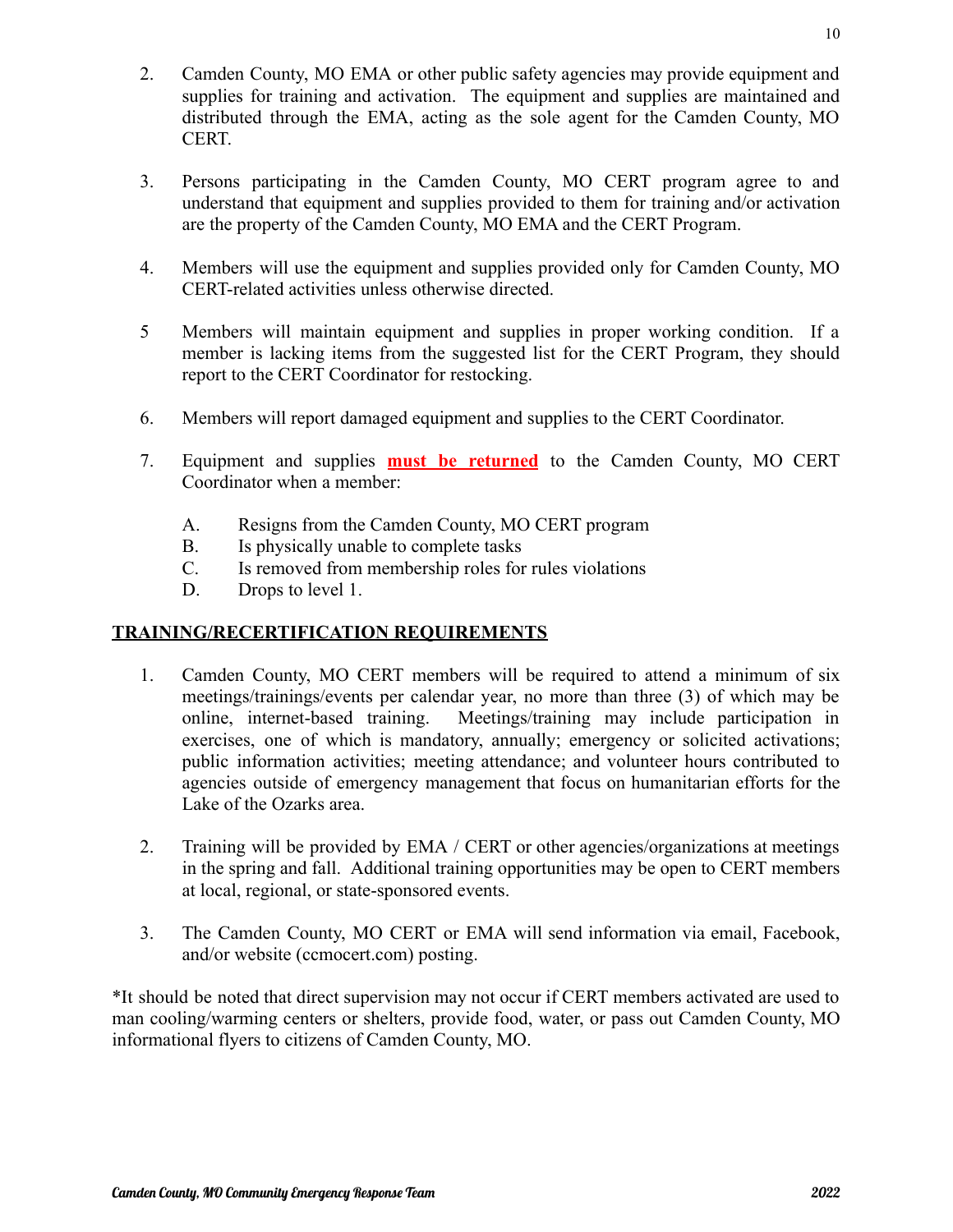| Date: $\qquad \qquad$                                                                                                                                                                                                          | Level: $\qquad \qquad$ |              | Equipment Inventory $#$ |
|--------------------------------------------------------------------------------------------------------------------------------------------------------------------------------------------------------------------------------|------------------------|--------------|-------------------------|
| Last Name                                                                                                                                                                                                                      | First Name             |              | Middle Initial          |
| <b>Address</b>                                                                                                                                                                                                                 |                        |              |                         |
| $\overline{City}$                                                                                                                                                                                                              |                        | <b>State</b> | Zip Code                |
| Home Phone                                                                                                                                                                                                                     | <b>Work Phone</b>      |              |                         |
| Cell Phone                                                                                                                                                                                                                     | Pager                  |              |                         |
| Email Address: - The Committee of the Committee of the Committee of the Committee of the Committee of the Committee of the Committee of the Committee of the Committee of the Committee of the Committee of the Committee of t |                        |              |                         |
| Are you bi-lingual? $Yes \_ No \_ Do$ Date of birth: $\_ / \_ / \_$<br>Sex: $M \_ F \_$ Race:                                                                                                                                  |                        |              |                         |
| If yes, what $language(s)$ :                                                                                                                                                                                                   |                        |              |                         |
| Speak                                                                                                                                                                                                                          | Read                   | Write        |                         |
| Do you have a disability? Yes No No No                                                                                                                                                                                         |                        |              |                         |

Do you have special skills/equipment (i.e.: front-end loader operator, own large construction equipment, etc.)? If so, please list skills and/or equipment: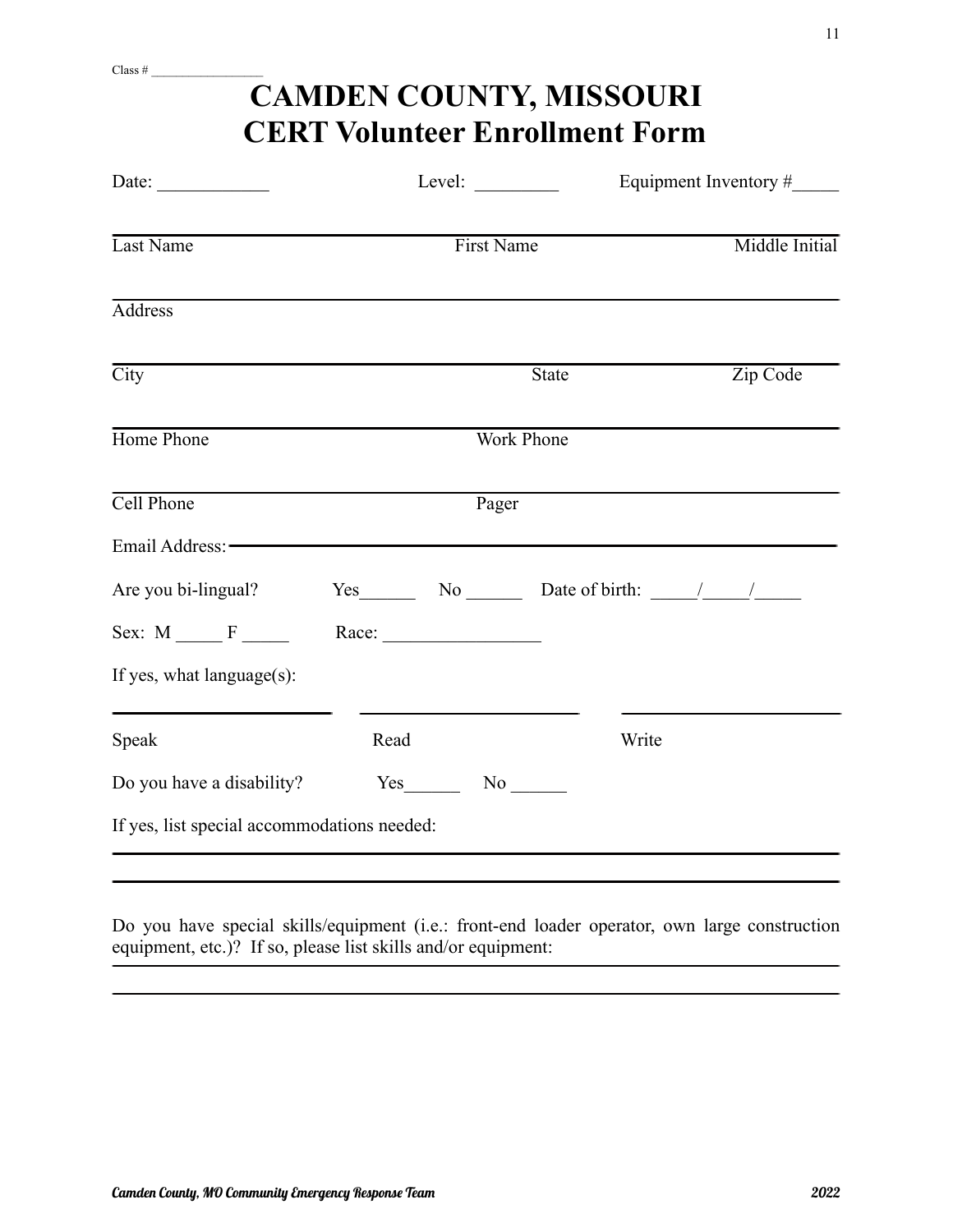#### **BACKGROUND INFORMATION**

| Date of Birth $\frac{\sqrt{2}}{2}$                                                        |  |                |              |                     |     |
|-------------------------------------------------------------------------------------------|--|----------------|--------------|---------------------|-----|
|                                                                                           |  |                |              |                     |     |
| Have you ever been convicted of a crime other than minor traffic violations? Yes No       |  |                |              |                     |     |
| Are you currently awaiting trial, on probation or parole? ____Yes ____No If yes, explain: |  |                |              |                     |     |
|                                                                                           |  |                |              |                     |     |
| Address                                                                                   |  | City           |              | State               | Zip |
|                                                                                           |  |                |              |                     |     |
| Dates: From to Reason for leaving                                                         |  |                |              |                     |     |
|                                                                                           |  |                |              |                     |     |
| Name                                                                                      |  |                | Relationship |                     |     |
| Address                                                                                   |  | City/State/Zip |              | Phone Landline/Cell |     |
| <b>EMERGENCY INFORMATION</b><br>In Case of emergency, person to contact should be:        |  |                |              |                     |     |

| Name    |          |       | Relationship |
|---------|----------|-------|--------------|
| Address |          | City  |              |
| State   | Zip Code | Phone |              |

#### **RELEASE OF INFORMATION**

May we release your personal information to other First Responders?  $\Box$  Yes  $\Box$  No

| Volunteer Signature                                             | Print Name | Date |
|-----------------------------------------------------------------|------------|------|
| If under 18 years of age, must have Parent or Guardian consent: |            |      |
|                                                                 |            |      |
| Parent/Guardian signature of consent                            | Print Name | Date |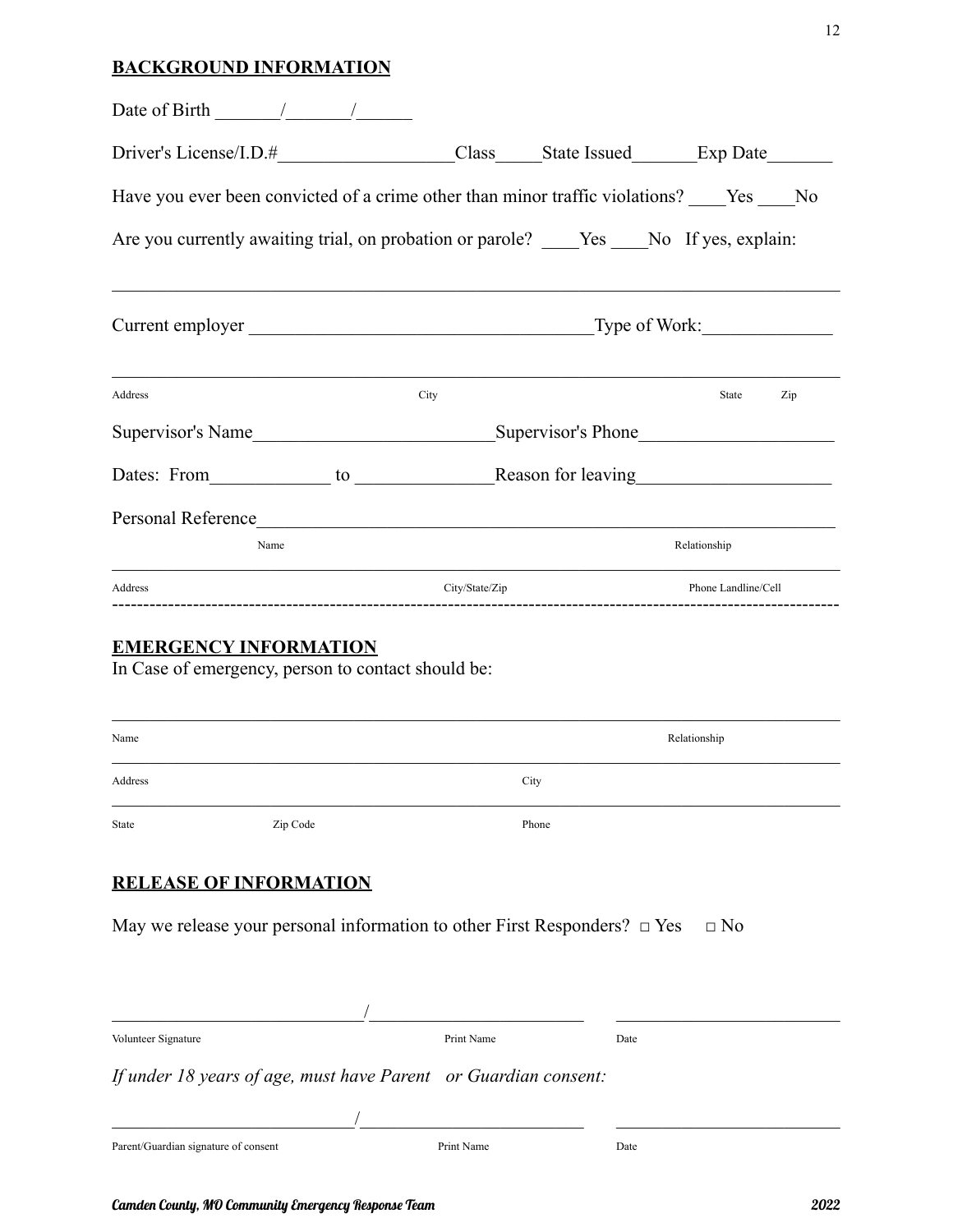#### **Acknowledgment**

**I hereby certify that I have read and fully understand the information presented in Camden County, MO Community Emergency Response Team (CERT) program's Organization and Standard Operating Guidelines document.**

**Further, I acknowledge that in my decision to respond "at-will" to emergency or disaster situations within the County of Camden, Missouri it is my duty to obey all federal, state, and local laws while functioning as a CERT member.**

**Further, as a CERT member, I will always use due care when I am activated. I will follow the directions of the emergency response agencies and supervisors appointed over me. If I am without direction from the emergency response agencies or supervisors, I will always perform my duties including making decisions as to the necessity of providing emergency services in a prudent and reasonable manner.**

#### **CERT MEMBER'S NAME PRINTED**

#### **ADDRESS**

**Landline (\_\_\_) \_\_\_-\_\_\_\_\_\_\_\_\_\_\_ Cell (\_\_\_) \_\_\_-\_\_\_\_\_\_\_\_\_\_\_\_ PHONE NUMBER(s) TO BE CALLED FOR CALLOUTS OR NOTIFICATIONS**

**\_\_\_\_\_\_\_\_\_\_\_\_\_\_\_\_\_\_\_\_\_\_\_\_\_\_\_\_\_\_\_\_\_\_\_\_\_\_\_\_\_\_\_\_\_\_\_\_\_\_\_\_\_\_\_\_\_\_\_\_\_**

**Email address to be notified of CERT Activities in the Meramec Valley CERT Coalition \_\_\_\_\_\_\_\_\_\_\_\_\_\_\_\_\_\_\_\_\_\_\_\_\_**

**CERT MEMBERS SIGNATURE DATE**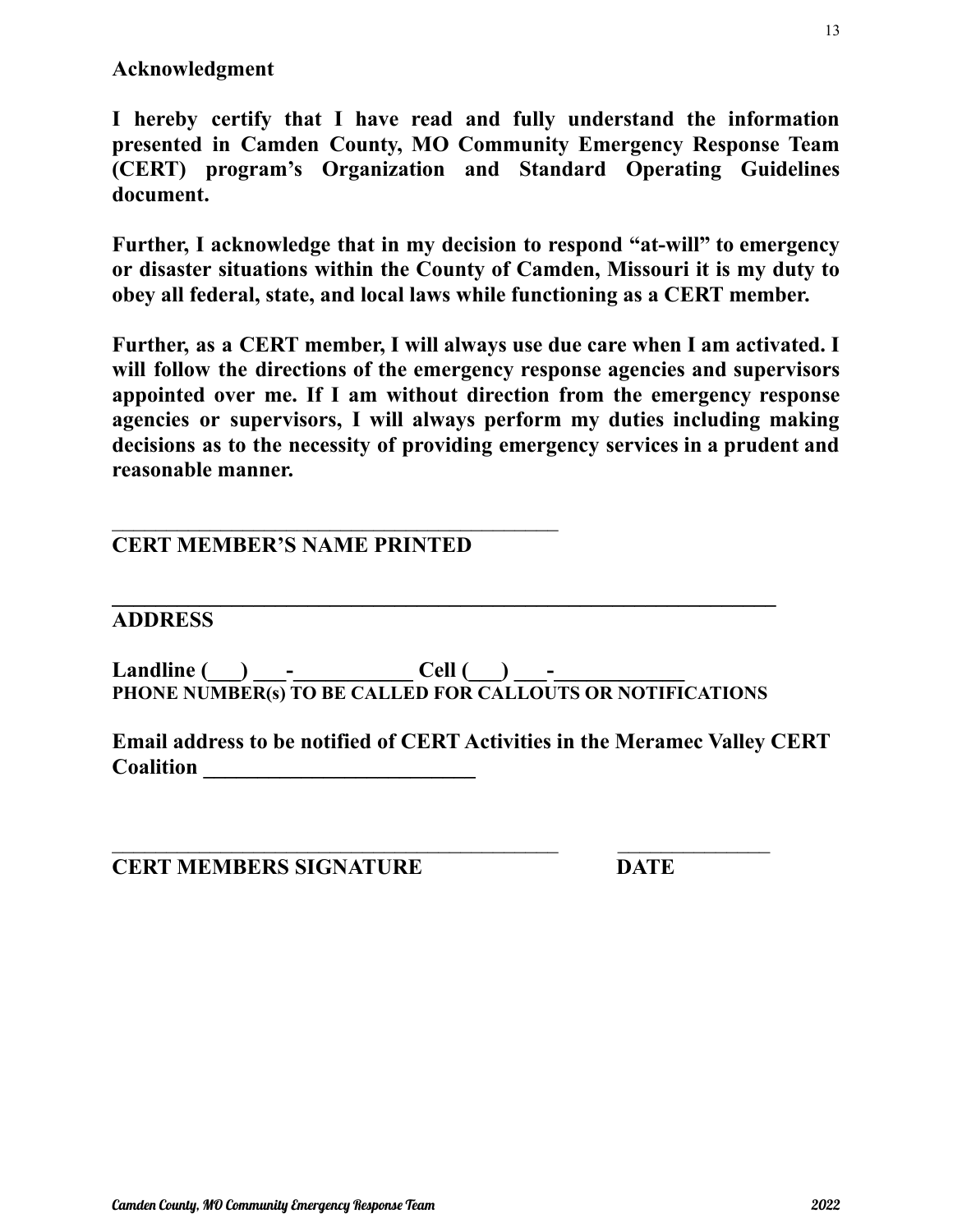#### **COMMUNITY EMERGENCY RESPONSE TEAM PROGRAM HOLD HARMLESS/PERMISSION REQUEST**

The undersigned hereby requests permission to participate in the Camden County, MO Community Emergency Response Team (CERT) program. I understand that this training will involve active physical participation, which includes a potential risk of personal injury and/or personal property damage. I make this request with full knowledge of the possibility of personal injury and/or personal property damage. Further, I have read and understand the program outline that describes all class sections and the associated activities.

I agree to hold the Camden County, MO Emergency Management Agency, and their agents and personnel, harmless from any and all claims, actions, suits, and/or injury that I may suffer and which may arise as a result of my participation in the above-mentioned class.

I agree to follow the rules established by the instructors and to exercise reasonable care while participating in the CERT program. I understand that if I fail to follow the instructor's rules and regulations or if I fail to exercise reasonable care, I can be administratively removed from the program.

By executing this release, I certify that I have read this release in its entirety, understand all its terms, and have had any questions regarding the release or its effect satisfactorily answered. I sign this release freely and voluntarily.

Signature Date

Emergency Contact Name Emergency Contact Number

**For participants under 18 years of age, parental/guardian permission is required.**

Parent or Guardian for minor (printed) Relationship to minor

Signature of Parent or Guardian Date

Parent/Guardian Phone # Parent/Guardian Alternate Phone #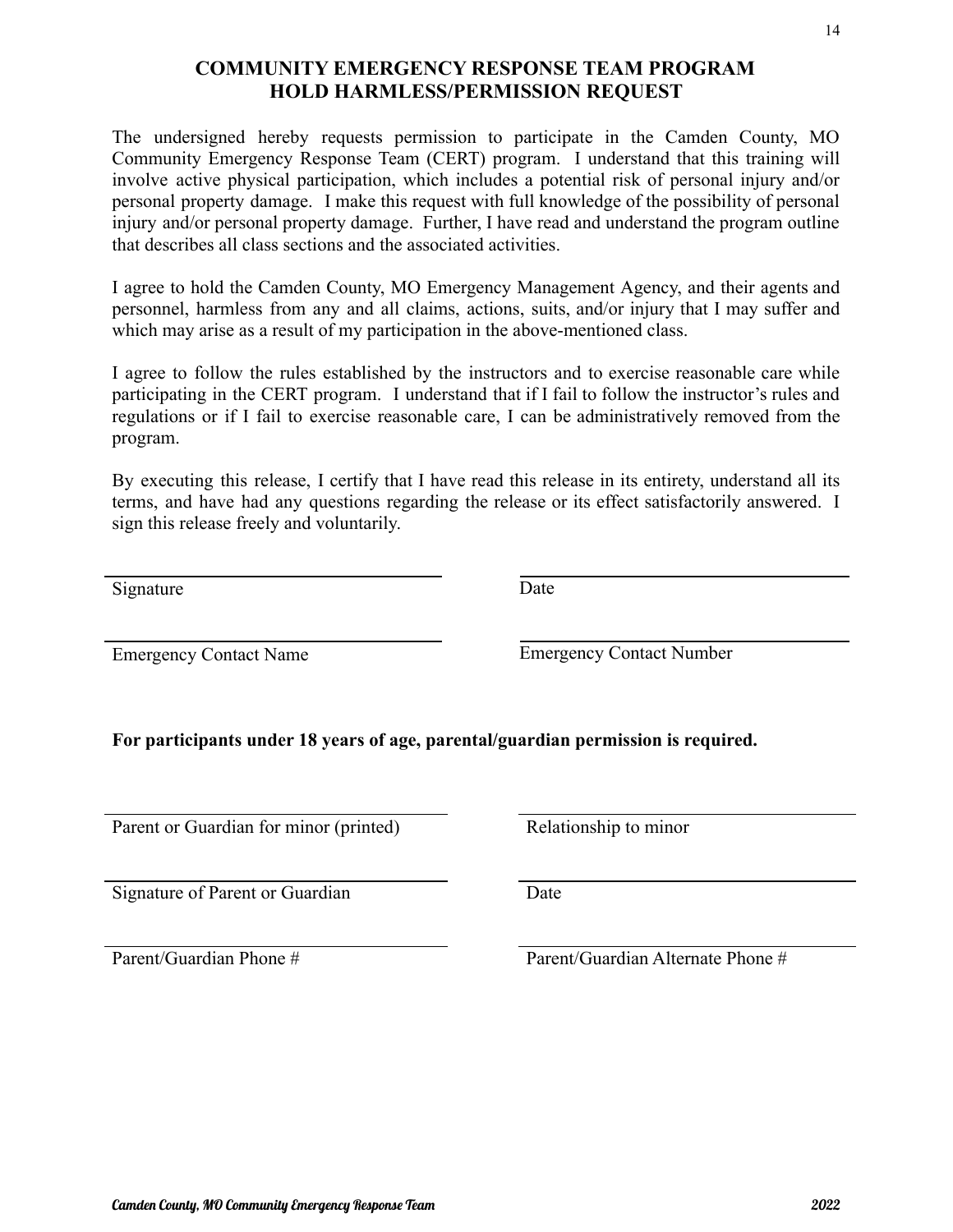### **CAMDEN COUNTY, MO CERT TRAINING RECORD CERT MEMBER PERSONAL INFORMATION**

| <b>Last Name</b>                              |                      | <b>First Name</b> |                |                         |                                          | M.I.           | Cert Equipment # |
|-----------------------------------------------|----------------------|-------------------|----------------|-------------------------|------------------------------------------|----------------|------------------|
| <b>Address</b>                                |                      |                   | <b>City</b>    |                         |                                          | <b>State</b>   | Zip              |
| <b>Drivers License#</b>                       |                      | <b>State</b>      |                | <b>Email Address</b>    |                                          |                |                  |
| Name of Subdivision (neighborhood):           |                      |                   |                | <b>CERT Group Name:</b> |                                          |                |                  |
| <b>Transferred in from another CERT Group</b> | <b>Waiver Signed</b> |                   |                |                         | <b>Transferred to another CERT Group</b> |                |                  |
| Yes<br>No                                     | Yes                  |                   | N <sub>0</sub> |                         | Yes                                      | N <sub>0</sub> |                  |

#### **TRAINING COMPLETED**

| <b>Basic CERT Course Completed</b>       | <b>Date Course Completed</b>      |
|------------------------------------------|-----------------------------------|
| Yes<br>No                                |                                   |
| <b>Certificate Issued</b>                | Id#<br><b>ID</b> Issued           |
| Yes<br>No                                | Yes<br>No                         |
| <b>S&amp;R</b> Completed                 | Date S&R Completed                |
| Yes<br>No                                |                                   |
| <b>ICS100 Completed</b>                  | Date ICS100 Completed             |
| Yes<br>No                                |                                   |
| <b>ICS700 Completed</b>                  | Date ICS700 Completed             |
| Yes<br>No                                |                                   |
| Date Continuing Education / Topic        | Date Continuing Education / Topic |
| Date Continuing Education / Topic        | Date Continuing Education / Topic |
| <b>Date Continuing Education / Topic</b> | Date Continuing Education / Topic |
| <b>Date Continuing Education / Topic</b> | Date Continuing Education / Topic |
| <b>Date Continuing Education / Topic</b> | Date Continuing Education / Topic |
| Date Continuing Education / Topic        | Date Continuing Education / Topic |
| Date Continuing Education / Topic        | Date Continuing Education / Topic |
| <b>Date of Activation</b>                | <b>Date of Activation</b>         |
| Date of Activation                       | Date of Activation                |
| <b>Date of Activation</b>                | <b>Date of Activation</b>         |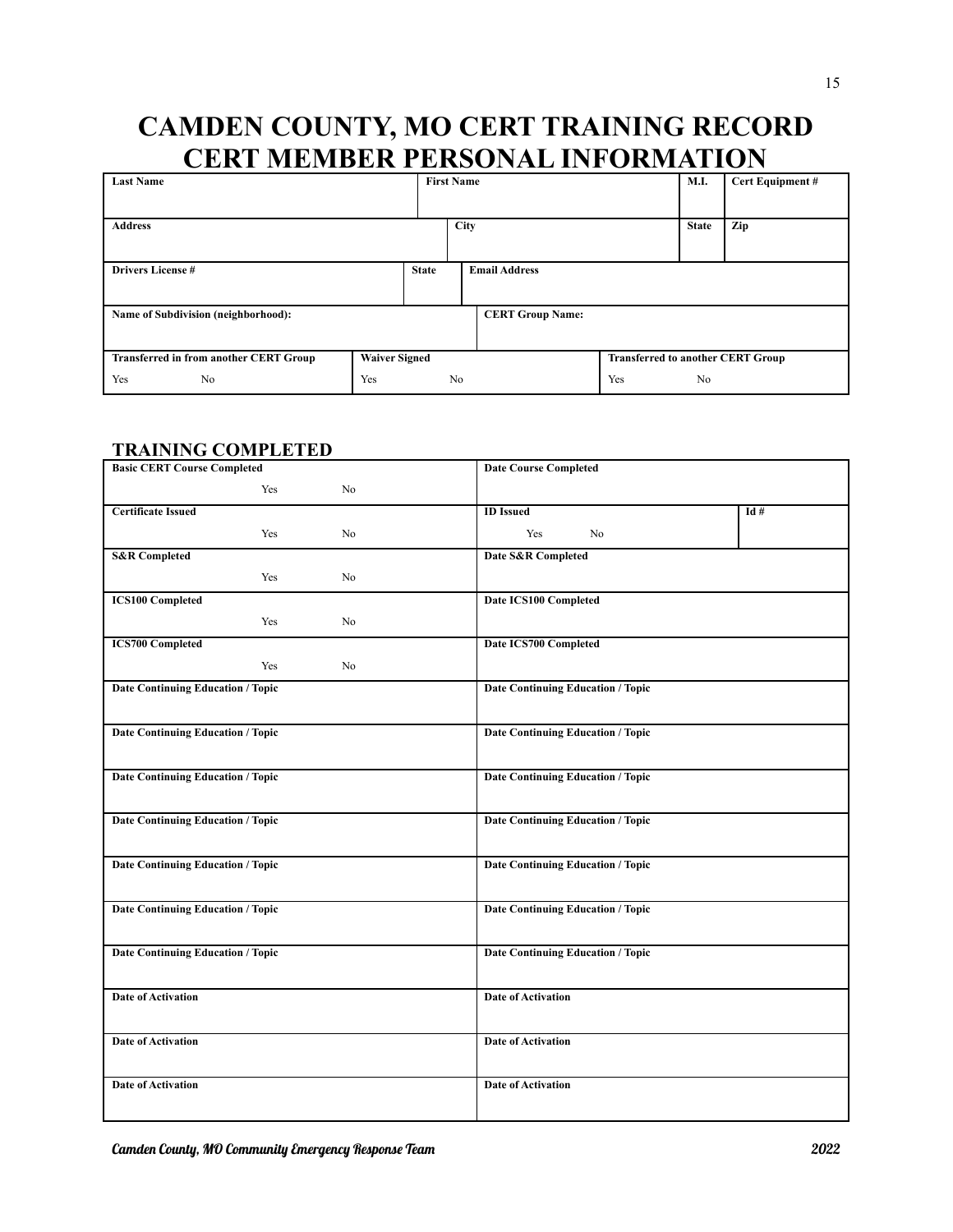| Date Continuing Education / Topic        | <b>Date Continuing Education / Topic</b> |
|------------------------------------------|------------------------------------------|
| Date Continuing Education / Topic        | Date Continuing Education / Topic        |
| Date Continuing Education / Topic        | Date Continuing Education / Topic        |
| Date Continuing Education / Topic        | <b>Date Continuing Education / Topic</b> |
| Date Continuing Education / Topic        | <b>Date Continuing Education / Topic</b> |
| Date Continuing Education / Topic        | Date Continuing Education / Topic        |
| Date Continuing Education / Topic        | Date Continuing Education / Topic        |
| Date Continuing Education / Topic        | Date Continuing Education / Topic        |
| Date Continuing Education / Topic        | <b>Date Continuing Education / Topic</b> |
| Date Continuing Education / Topic        | Date Continuing Education / Topic        |
| Date Continuing Education / Topic        | Date Continuing Education / Topic        |
| Date Continuing Education / Topic        | Date Continuing Education / Topic        |
| Date Continuing Education / Topic        | Date Continuing Education / Topic        |
| <b>Date Continuing Education / Topic</b> | Date Continuing Education / Topic        |
| Date Continuing Education / Topic        | Date Continuing Education / Topic        |
| Date Continuing Education / Topic        | Date Continuing Education / Topic        |
| Date Continuing Education / Topic        | Date Continuing Education / Topic        |
| Date Continuing Education / Topic        | Date Continuing Education / Topic        |
| Date Continuing Education / Topic        | <b>Date Continuing Education / Topic</b> |
| Date Continuing Education / Topic        | Date Continuing Education / Topic        |
| Date Continuing Education / Topic        | Date Continuing Education / Topic        |
| Date Continuing Education / Topic        | Date Continuing Education / Topic        |